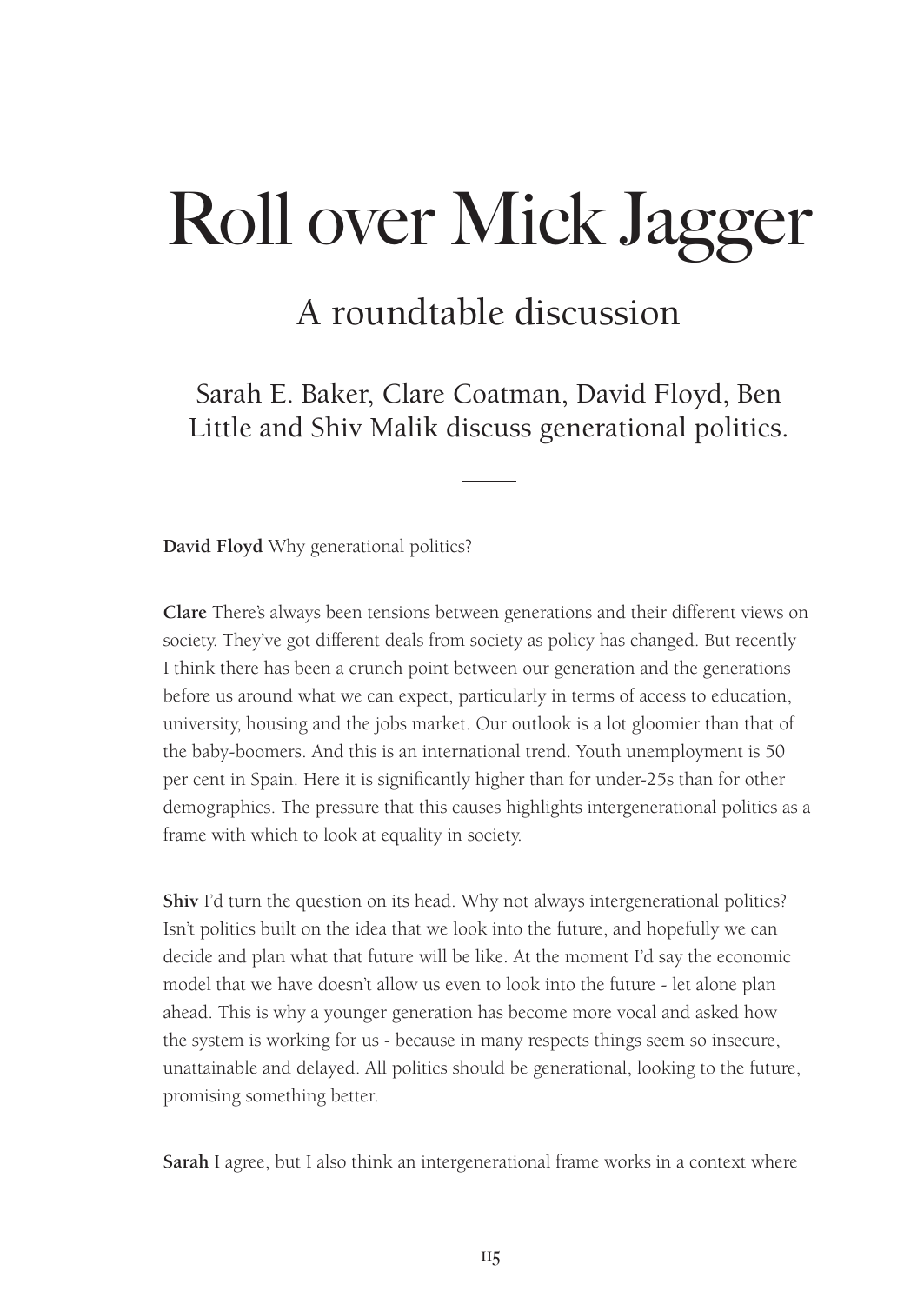there is much less identification with class and gender. A generational politics can find the kind of language with which a wider cohort of people can engage.

**Ben** This is particularly a crisis for the left. The ways in which politics was passed down within communities, particularly socialist politics, has almost gone completely. Institutions that once enabled this to happen - working-men's clubs for example, and a working-class culture - have gone, along with industrialisation. We have lost that sense of communal patrimony, of passing down a kind of politics, and approach to politics, from one generation to the next. Something is missing from former working-class communities. How does a politics get carried from one generation to the next? Something the generational frame is doing is picking up where former ways of engaging young people in organised politics have fallen off.

**David** Labour came to power in 1997 with its theme tune, 'Things can only get better'. To what extent has generational politics emerged because of the failure of this promise?

**Shiv** There was a weird set of platitudes in 1997, with the pledge card and its five promises. They were all disjunctive from one another - one on waiting lists, one on crime, and so on. They didn't have a holistic message. There was no plan. New Labour took on the economics of the market and adopted it as its own. It had won out, and it what was they would operate on. At that point the game is lost for the left certainly, but also for the future, because neoliberal economics has no mechanism for planning anything, no mechanism for securing more housing or more jobs. If you're not going to tackle the market you're not going to get those outcomes. That's why young people have lost out ever since, and why voting rates amongst the young have fallen off a cliff. There is nothing to offer them.

**Clare** I think there is an issue about the political representation of young people and their interests. It's not just voting rates that have fallen off a cliff, so has the membership of political parties. Young people are much less likely to be in a trade union or part of a faith group. When young people can't find representation, and can't use the levers of power within existing institutions that previous generations have been able to use to get what they needed or wanted, they have to find an alternative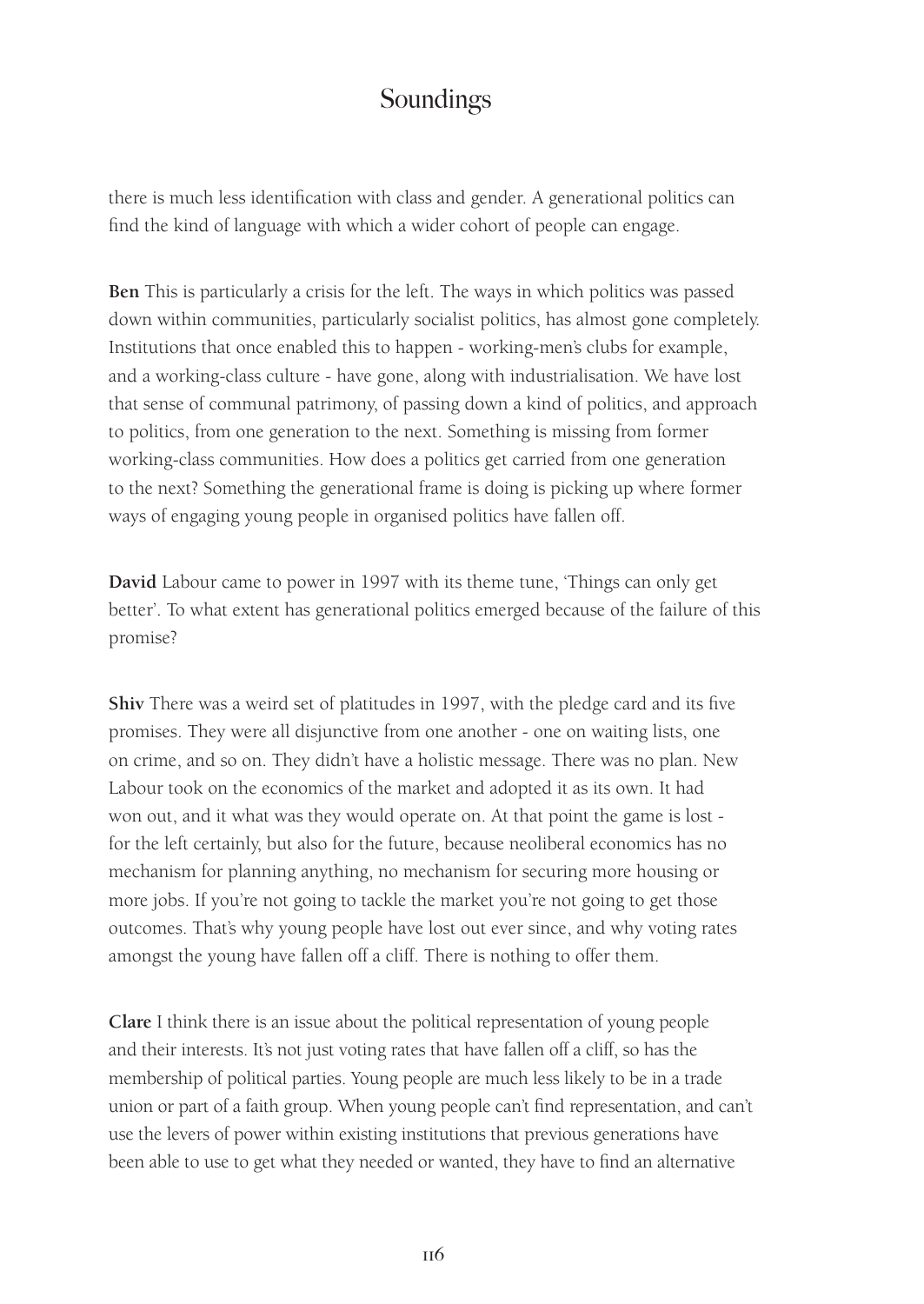mechanism to do that. But at the minute it feels like the balance of power is weighted away from them. As long as those institutions aren't changing and are left with disproportionate numbers of older generations, it's going to create a pressure point.

**Ben** There's been a discussion around generational politics as an 'us versus them' politics - boomers versus their kids, a war on mum and dad. That's a crude characterisation. Neil Boorman has written a book from this position and I'm ambivalent about it. But I do think when you look at our institutions and the way our democracy works and how formal politics fails to respect young people around many issues - housing, jobs, education - actually a little confrontation is not a bad thing. You've got to pay your £9000 fees, we're going to take away housing benefit if you are under 25. It's important to put all these things together and to say to younger people: this is what is happening to you. You need to be represented. There is a real need to get young people to make a claim on the institutions and to make demands on them. It's not at the expense of other political groupings around class, race or gender. It's an addition to them as well as being a difference.

**Sarah** But doesn't it become more difficult to assert your claim to what you need as a group when you're socialised to such an extent to be individualistic, and not to have some of those traditional ties and affiliations?

**David** What's the difference between our generation's politics and those of the boomer generation?

**Clare** Fundamentally, it's about our expectations - or what we can realistically expect to receive - being lower than that of the generations before us. The boomer generation had reasonably high aspirations. And realistic ones. They aimed high and they also predominantly got quite a good deal. The jobs market was good. They got grants to go to university when they wanted to. It was comparatively easy to get onto the housing ladder. Our generation has a much gloomier outlook.

**Ben** Part of that is the legacy of the boomer generation, and the way their countercultures got co-opted by market forces.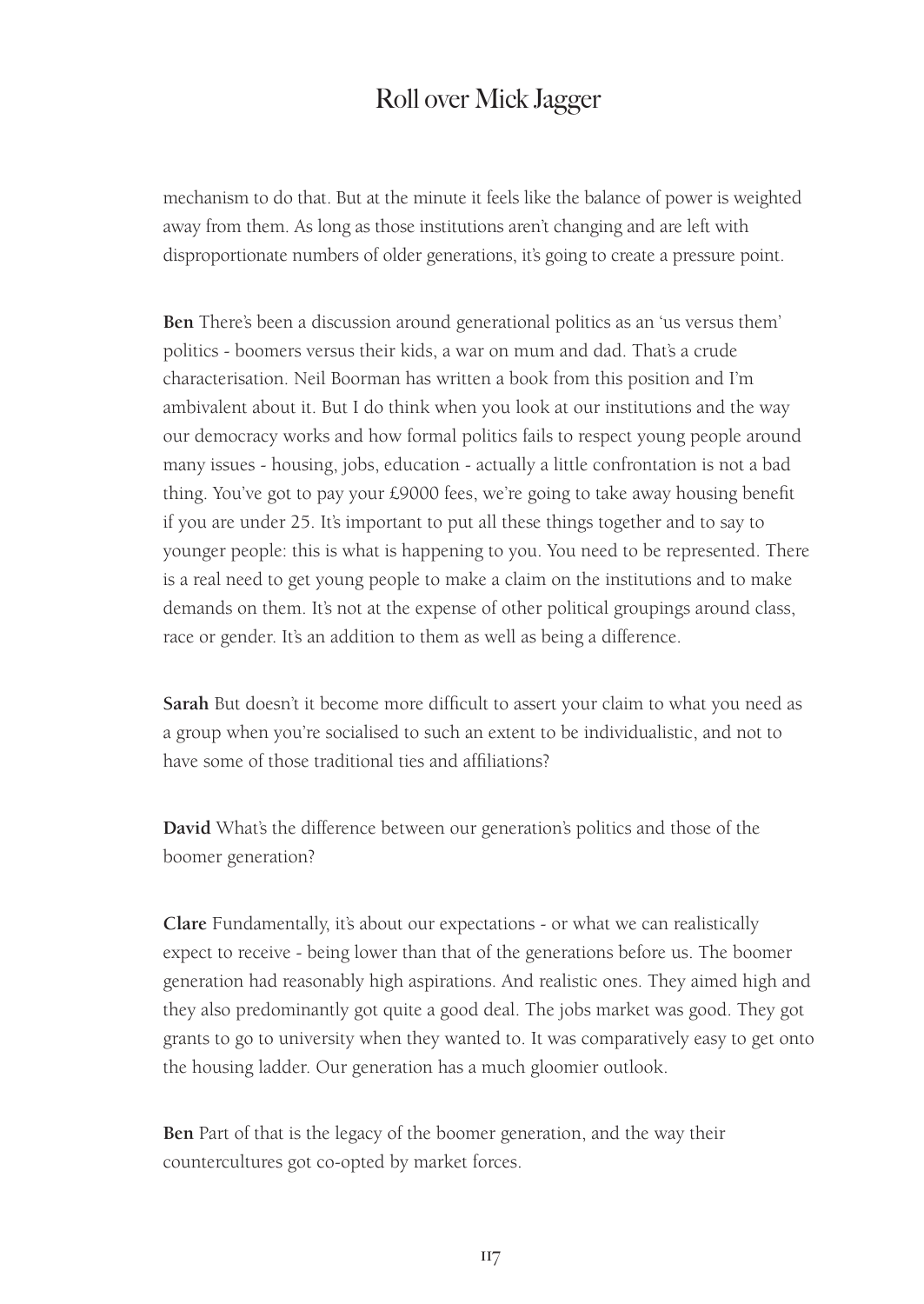**Sarah** We need to be careful in thinking about this process of co-option. It could be easy to think of the counterculture movement of the 1960s and 1970s as a failure, completely co-opted by capitalism. But I think there is a lot we can learn from that which can feed into generational politics. Those countercultures changed capitalism. It wasn't simply a form of co-option. For example there are some kinds of ethical issues within consumerism that have a radical potential. Rather than think about how we are different, I would hope that we can encourage inter-generational dialogue and learn from the past, including how generations can think about the future.

**Shiv** We have to figure out what the previous generation was about in order to answer that question. Ultimately they were about individualism. The cultural individualism of the boomer generation is linked to economic individualism. Maurice Glasman has this phrase - 'the counter culture became the over the counter culture'. There was rebellion against 'The Man' and hierarchy, and the idea of living out your own personal dreams, and that plays out in both the economic and cultural fields. Thatcher and Reagan played on this. It was their economic message: we don't have to be told by some big state what to do. We can make our own lives, do what we want, take our money where we want and we can do the kind of jobs we want - without those interfering unions. These are the messages they put out. And it seemed to work with the young at the time, who were the baby boomer generation. And there's a lot there that our generation has taken on as its own, so the two generations are not necessarily in conflict.

Where the conflict comes is with the question of what has gone wrong. The answer is, basically, that our generation is living in a precarious state, whether you are talking about housing or jobs. These things are fundamental to how people live their lives. Young people want something more - or perhaps something the same as the previous generation. This is the centre of the debate.

**David** To summarise, the problem is that our generation wants the same thing as the boomers but can't have it?

**Sarah** I disagree slightly with Shiv, because I don't see the boomer generation and what's happened to it totally in terms of individualism. They also started collective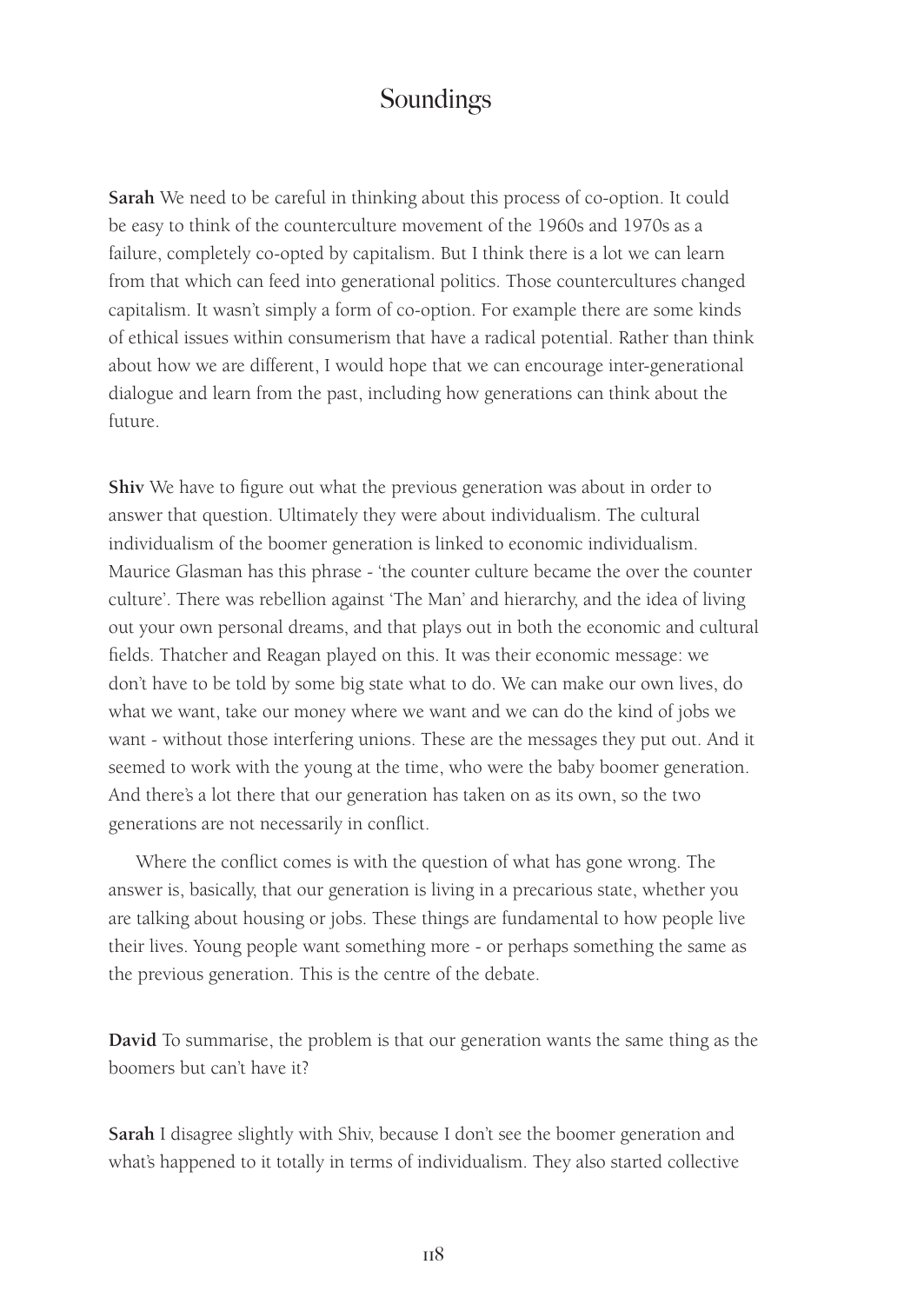projects, and there were forms of collectivity going on, for example communes, cooperatives. The question is why these projects in collective living and working didn't succeed, and why did individualism become so pervasive.

**Shiv** Those communal projects were basically crazy. They were doing things outside of community and outside of the nation state. They didn't want to be part of a larger whole. They were rejections of all forms of hierarchy on the fringes of the mainstream. They were against their parents. To that extent all change is generational, because it's a rejection of what's come previously - someone is responsible for what's gone previously, and that's how all change is fashioned.

**Sarah** To see change as this kind of disjuncture is dangerous, because you need some kind of dialogue. I think what you are saying is that, because the past was so different there hasn't been an inter-generational dialogue with the boomer generation.

**Shiv** The result of neoliberal economics has been that a new generation growing up under that system has got a whole heap of problems which are not being noticed by those who are older, precisely because of the fact that they older, and are in a different part of their life.

**Ben** There was an incredible energy and imaginative power behind the 68-ers of the baby-boom generation. And there are still remnants of it and of its organisation around - it's not gone completely. But it couldn't be transformative. Or rather the bits that were transformative were those picked up by capitalism - which helped shape consumer capitalism as we know it. As a generation they were powerful, but not powerful enough to see it through. Nor did they have a vision about how to carry it forward.

**Shiv** We are living under the economic system bequeathed by the baby boomers. Aren't we living under their myths as well? Isn't '68 their myth, their coming of age story? At one time we were going to call *Jilted Generation* - the book I wrote with Ed Howker - 'The Rolling Stones must die'. These guys are still on stage now,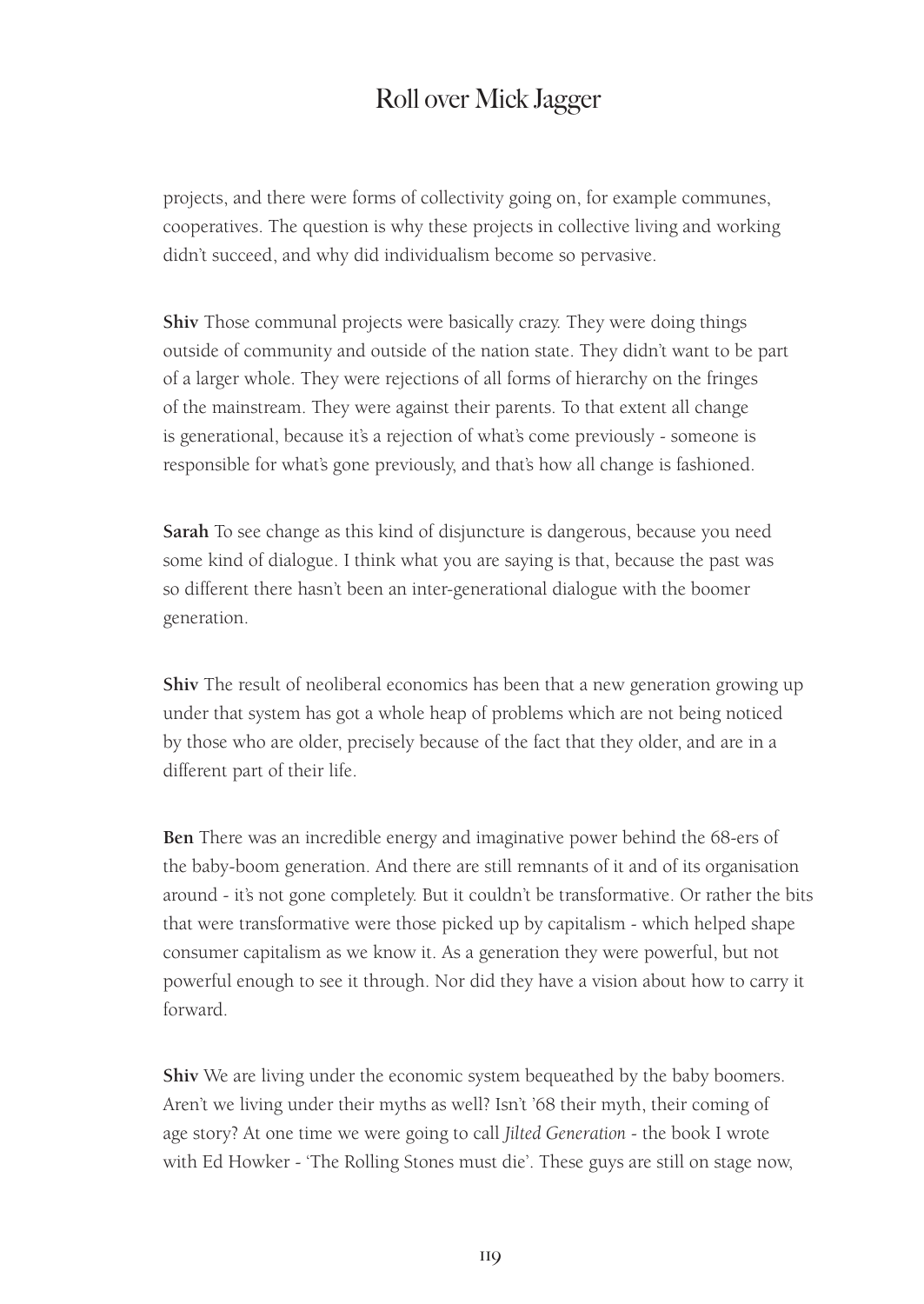propounding that myth and making millions from it. Isn't generational politics also about turning around and saying that these are myths? Don't we need our own stories?

**Ben** Thatcher and Reagan were not boomers. But they created a politics that said to that massive generation, 'we're going to do things in your interest and which meet your needs'. Politicians aren't doing that now. That's a change. I love Hunter S. Thompson's *Fear and Loathing on the Campaign Trail* because it has an amazing energy about the possibilities of the 'Freak Vote', the '68 vote. This could change America. And the change does eventually come through, ten to fifteen years later. The problem was that it was of a very different character from what was expected. But the '68 generation did get represented by an earlier generation that was looking to their interests and delivering them a politics which matched their cultural predispositions.

**Shiv** There is a danger that we just talk about generational politics as being about making sure the political system represents all generations. That's certainly one strong angle on it, but isn't there something much deeper, which takes us to issues like climate change and the environmental movement. This is about long-term planning for all generations, including people who are not even born yet. It is about understanding that we do need to plan. How time works in politics is very little understood but it affects absolutely everything. There are many, many discourses on class - i.e. where people were born - but very little about when people were born. And the funny thing is that that is actually how people live their lives - they live them by carrying on, in a sense. That perhaps is the deeper issue here.

**Clare** I agree. We have to find a way of short-circuiting this terribly destructive but pragmatically understandable aspect of politics today, which is that nobody is able to look past the next electoral cycle. This doesn't help anybody - except helping politicians get re-elected. And yet it is completely imperative that each generation does not just look after their own interests - does not just fight for a fair deal for themselves. We also need a collaboration across the generations to get a sustainable settlement, and I agree that that includes those who are not yet born.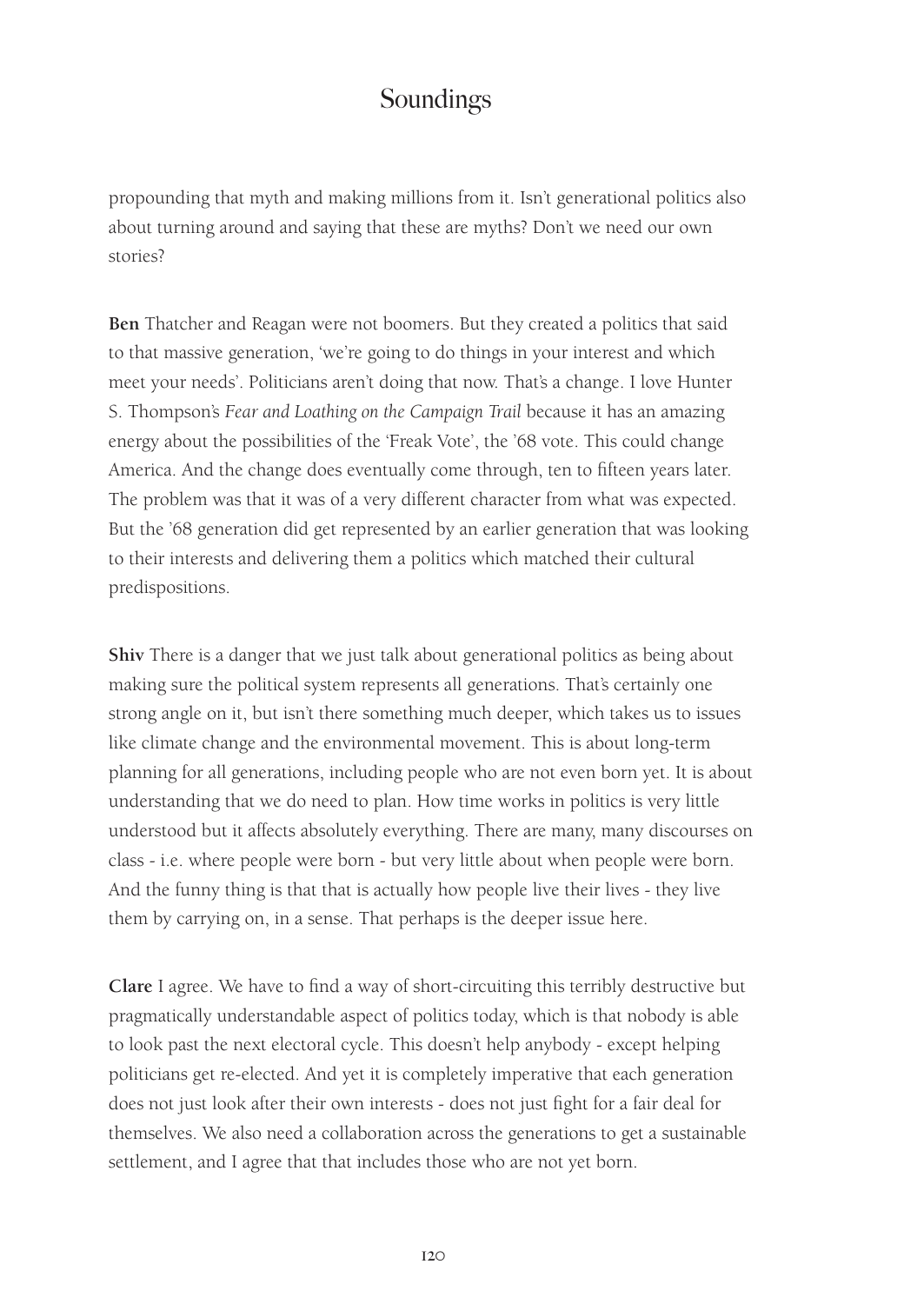**Ben** But when did this idea start breaking down? Thatcher and Reagan could try to speak to the baby boomer generation, to take them into account. But then you have the fall of the Berlin Wall and the end of history. Suddenly everything breaks down at the beginning of the 1990s, and there is no more ideological struggle. There was this moment when the politics of the boomer generation was absolutely transcendent. But for our generation history has come back with a bang, first with climate change and then the economic crash - and I guess 9-11 is another event though it is less relevant for this discussion. There has been a massive change. The timescale has suddenly come back in. But before - if you were at the end of history it didn't matter. You didn't need to look past the next election because you were just going to keep rolling, rolling, rolling.

**Shiv** To tease it out a bit more - it's not just simply that politicians over the last thirty years were saying 'okay, we'll give you what you want at the point when you need it in your life course - so, if you need houses we will sell you a council house at half price, and when you get a bit older we'll focus on the NHS'. It's not just that. It's that their ideas were deeply imbued into our way of running the economy and economics. The idea that the individual is front and centre. That no-one should be told what to do - i.e. get rid of red tape and regulation. And that very much ties in with the interests of those at the top - that would be a Marxist perspective on it. But it also ties in with the ideas that were part of the generational cohort at that time. So there are two different things. You can play to their interests, but you can also play to their deepest ideals. And, as I said before, those are also things which our generation has taken up, and is struggling with at this point.

**Clare** But there is also a cultural short-termism which is the backdrop to all this. I recently heard Rupert Read at an event pointing out that people used to think nothing of planting an orchard and not being around to see it grow, or would see a cathedral or other large building being constructed throughout their lifetime, without seeing it being finished. And now - we want everything and we want it now. Another statistic I recently heard is that in television camera angles are shown for no more than three seconds on average, because people's attention span is so short. And that's astonishing. Those kinds of things really get under the skin of a society. And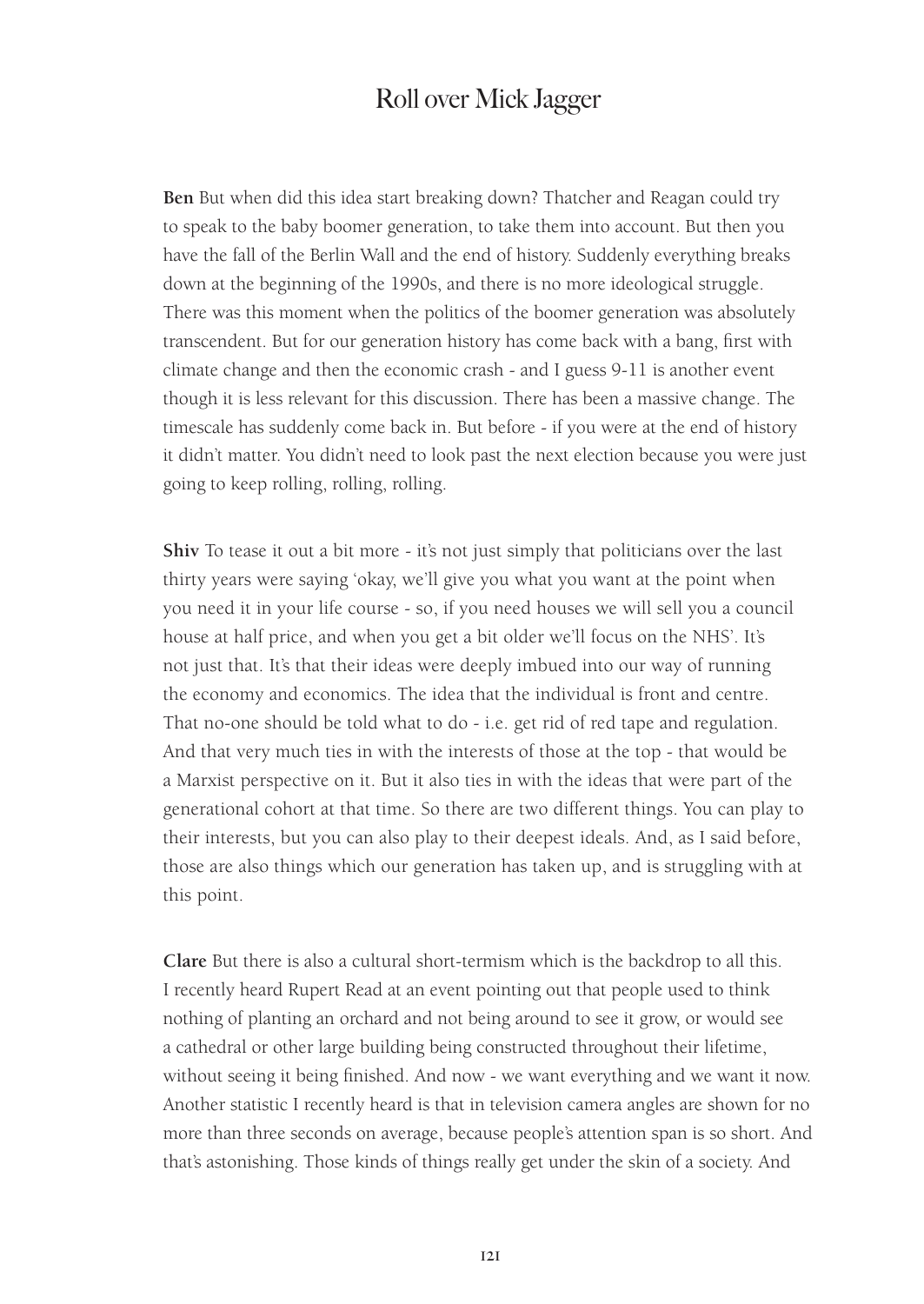we need to address that, as well as the manifestation of it in politics.

**Ben** Yes, I think the cultural challenge is huge. And that's one thing they did in the 1960s and 1970s. They did have an alternative culture which was built, almost organically, through rebellion against the very hierarchical and small-c conservative culture that was in place. But we are no longer in that place. And we are slowly starting to see new elements emerging - for example the slow food movement - those sorts of things. There is now a definite need for us to think about what is possible within our cultural narratives not just in our economic ones.

**David** What sort of collective political character does generational politics have - if at all - maybe it doesn't? That is the big question.

**Sarah** Trying to link in with the last point - one reason why generational politics is really interesting is that it enables you to think of intersections - to think about class, race and gender politics at the same time. It is not a disavowal of these other kinds of politics: it enables you to think about them together. And if that then enters popular discourse it has real potential.

**Ben** But it is a really disputed area. The idea of generational politics has been grabbed by people of all political stripes and in really different ways. So Osborne will talk about generational politics to justify austerity and massive cuts including the granny tax! But at the same time he is cutting housing benefit for the under-25s and stripping away the welfare state, which our generation also needs - if we get sick, or when we get older, or get injured at work, or even if we get depressed - the welfare reform bill is also cutting disability benefits, including for those suffering from mental health problems. You can frame generational politics as about not leaving the next generation in debt. Or you can frame it as Ed Miliband has picked up on it - I think he has actually picked up on the phrase 'jilted generation'. You've got those two ways of thinking about it. And then there is the work we have been doing, which is quite different - trying to get young people to shape a politics and write and communicate in ways that fit them. But, in terms of a collective group - I am not sure we are there yet. The student protests maybe?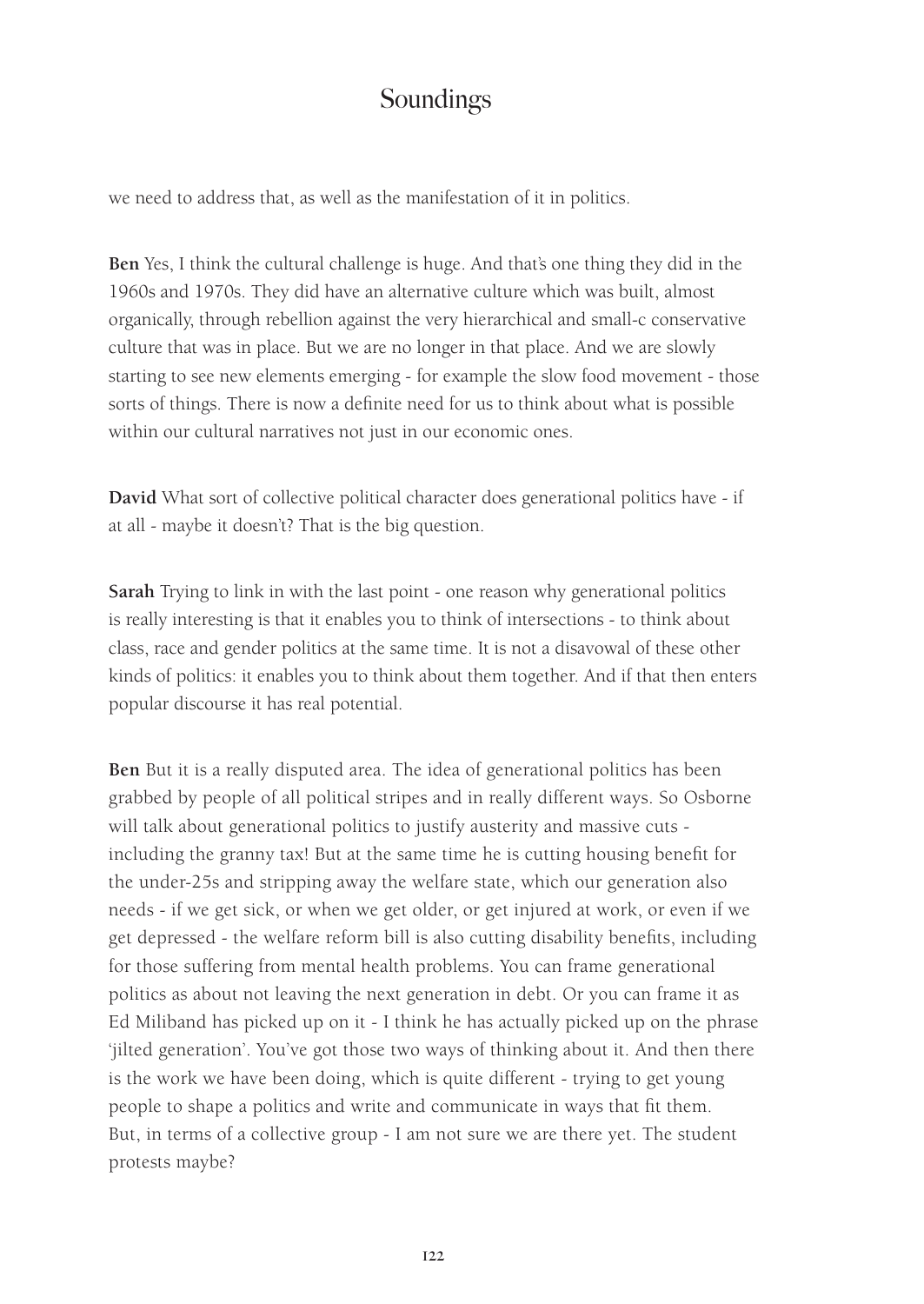**Shiv** But doesn't that require you to step up to the plate? I first started thinking in generational terms when I went to climate camp. I found it weird that although climate change was primarily an inter-generational issue it wasn't being picked up like that. There were a lot of young people there, but no-one was saying that this was something that affected young people in particular. It was more a case of 'it affects all of us' or 'it's the rich'. Neither of these really tapped into what was going on. The fact is, if you think you're disempowered because the market rules and politics can't change anything, then you need step up to the plate as part of a group who are all suffering from the same things - in a collective call to arms to claim your future. I don't see the generation under thirty-five acting in any other capacity. That's the biggest call to them.

**David** But the potential challenge is that generational politics doesn't have a collective political character because the situation is experienced differently by different people within our generation. If your parents benefitted from the previous economic circumstances then even if you aren't earning enough to get on the housing ladder your parents can financially help you to do so by selling their house and down-sizing. If you're in a particular economic circumstance you're in a very different position to someone who hasn't benefitted from what came before.

Shiv You're right, but it's our generation's dirty little secret that every one of us is dependent on someone. That's the awful thing about it all. If not our parents, then we depend on the state. We were promised lives as individuals, working for our careers, working towards our aims, and the dream was that it would all be wonderful. You could go to university if you want, which would lead you to a better career, which would be well paid. But it hasn't worked out like that. Instead of being individuals we're being infantilised, we're delaying our lives and finding it hard to start families and to become responsible adults. And we all know that we're dependent on someone for the position that we've reached today, in these measly circumstances.

**Clare** Yet even though we are the generation that has been infantilised, we're also the people who are taking responsibility for the consequences of our actions and talking about what is sustainable. We're rejecting the situation. As a generation we are much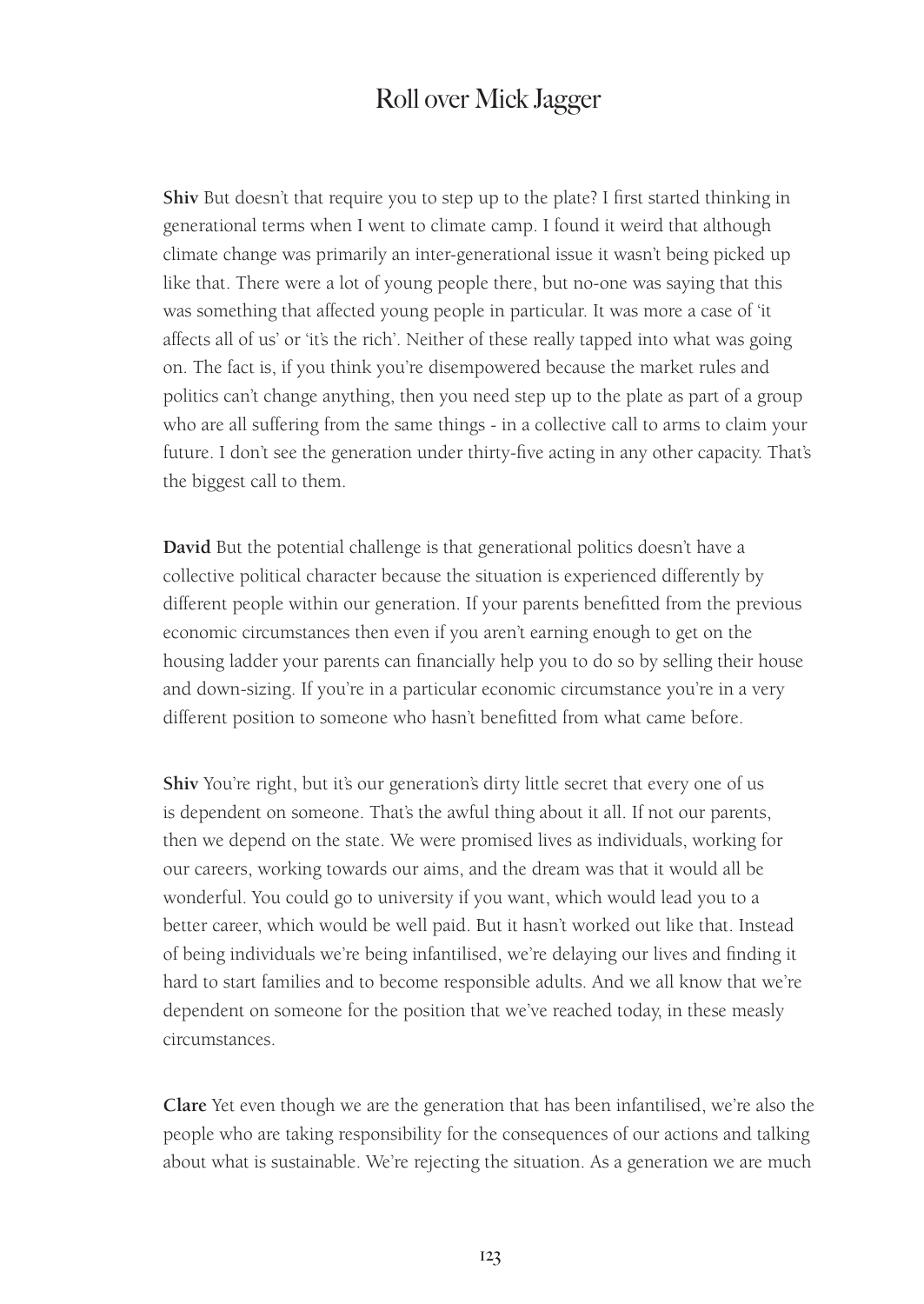more aware of climate change and sustainability than previous generations. We're not just saying that things are bad and we want them to be better, we're seeking a sustainable and equal settlement for everyone.

**David** In his recent BBC documentaries on the 1970s, Dominic Sandbrook seemed to be arguing that during this period working people had overreached themselves in their demands, in their conception of what they could have. They wanted to have as much wealth and as much of the good life as richer people, but economically that wasn't possible. He argues that they should have settled for less. What is our generation's response to that? Are we saying to the right-wing commentariat that they are correct and we should settle for less?

**Ben** One way of responding to that question returns to this idea of prolonged dependency. We're not clear in our culture exactly when we stop being young and become adults. Are we adults at sixteen, eighteen, or twenty-five (which is the new cap for housing benefits)? At what point do we become independent from our parents? How does adulthood exactly manifest itself culturally, and how does it manifest itself differently for different people? For example, working-class ideas of self-reliance are very different to the middle-class principle that you go to university and your parents will continue to support you during that time. Issues of dependence and independence raise questions about where the state should step in instead of the family, and what happens if your family can't give you that kind of support. It's not clear. We don't have a system similar to that in Sweden, where the state guarantees your independence from other people, and I don't think, even on the left, we want that. It isn't culturally appropriate for the UK. We can't resolve the question of what we want as a generation because we're unclear on when we become adults. There is no clear transition from school to university or work, or school to university and then work. Then internships are complicating this yet further, by making training (or the lack of it) yet more protracted. We return to the question of what constitutes an adult, and at what point we can anticipate that our aspirations will be met, even those as simple as starting a family. I don't think it's the same situation as in the 1970s. We all want to be rich but we don't know where we are in our lives, and that goes to the heart of our lack of cultural resolution.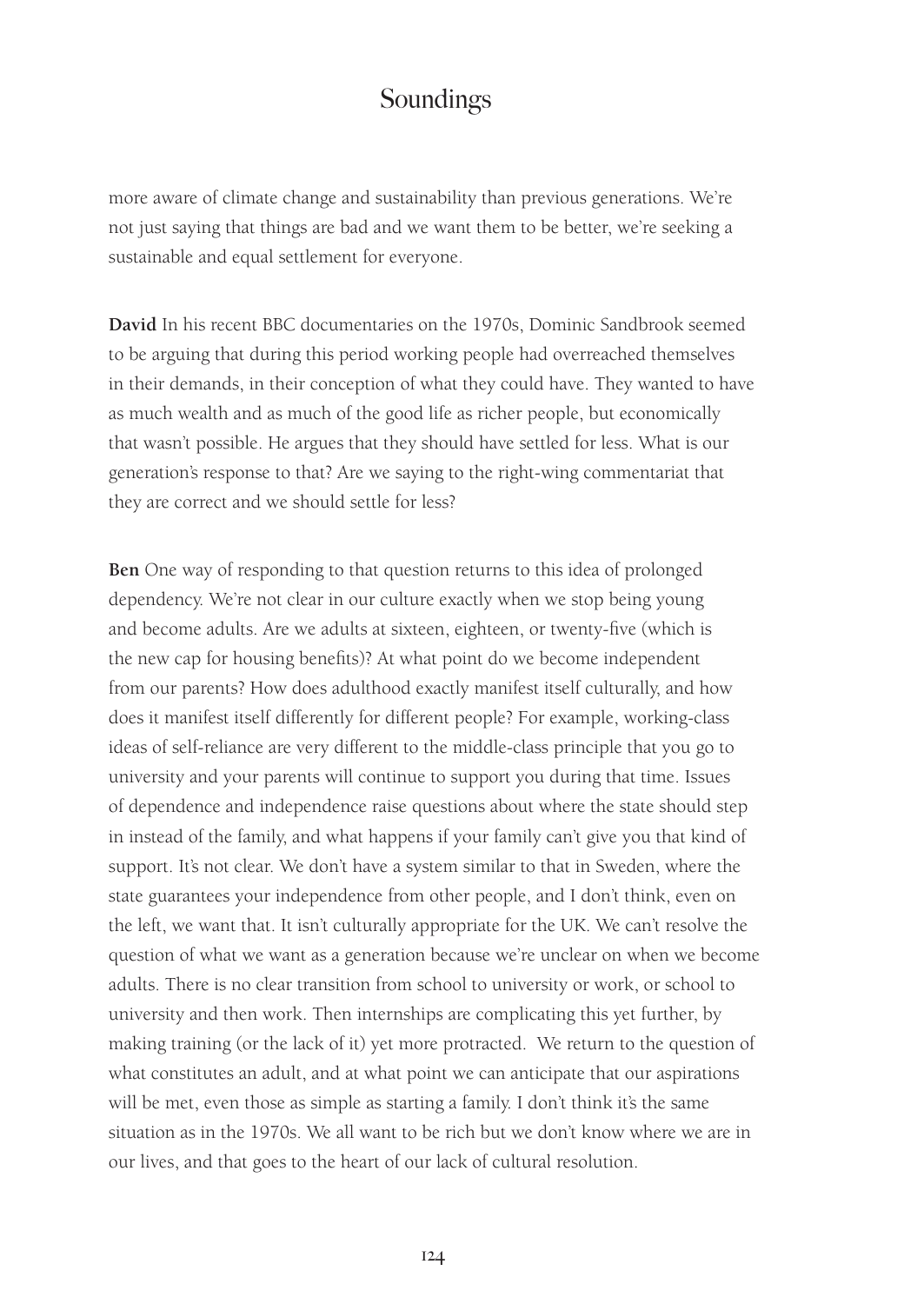**Shiv** Firstly, we're already settling for less in the most basic things, such as a secure job, affordable housing, settlements for pensions - we don't even know when we'll be able to retire because it has all changed so much in the past five years. Secondly, the terms of what we should settle for have also changed, and rightly so. Do we want a society that offers us the opportunity for everything - for an iPod, for a huge flatscreen television - but that doesn't offer us any security for housing, career, and family?

That's important because those things are integral cogs to any economy. The young family attempting to have children, and planning forward into their lives, is vital to how any economy is run, but particularly to how a capitalist economy is run. Without that young family unit, people don't take risks and start their own businesses, or become entrepreneurs, for example. Also, the building of a home makes the young family essential as a consumer. When that unit suffers, many other things start to go wrong in a society. You can't build an economy exclusively on pensioners and teenage consumers.

**Sarah** I certainly agree with some of what you're describing, but I disagree with the idea that in the past everyone had those choices. Not everyone had a choice of housing, not everyone had the freedom to get any job. It's essential when we're talking in generational terms to recognise this, otherwise generational politics can be dismissed as young white middle-class men moaning because they have lost their privileges too. Rather than suggesting that inequalities didn't exist in the past and now things are terrible, it would be better to argue that the inequalities that existed previously have got worse. And there are complexities here too. For example, young people, especially girls, are both infantilised and, increasingly, sexualised. In terms of consumerism, girls are expected to be adults at a really young age. At eight or nine years old, children are seen as adults in the context of their purchasing power.

**David** Are we saying we would prefer to go back to a situation where there was much less consumer choice? Could we create a situation that offers some of the choices we have now but still has the equality and security of the past?

**Sarah** We need to think not against markets and against consumption in all their forms, but against consumerism. The problem with consumerism - and this comes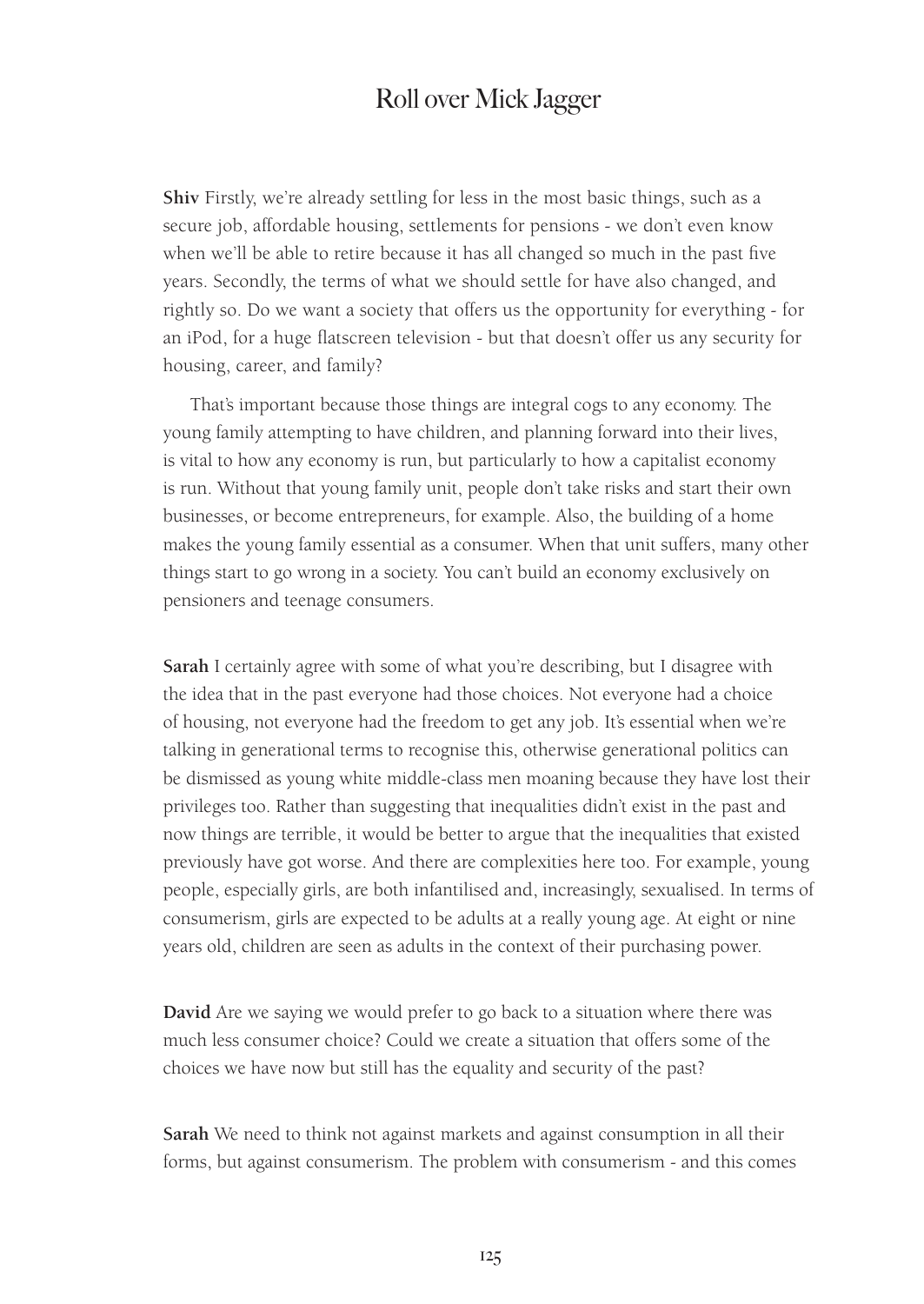from Jeremy Gilbert - is that the buyer-seller relationship becomes ubiquitous in everything. If there are more co-operatives and different ways of relating then we have the potential for a richer experience, but are still able to consume within that model.

**Clare** Consumption is still a problem as well as consumerism - because it comes back to short-termism and not internalising consequences. We are currently valuing a standard of life over a quality of life. We want to go out and drink Italian coffee and eat exotic fruit in December, when we should be valuing clean air and clean water. Maybe we can't have both clean air and exotic fruit in Britain, in which case it's more important to have good quality of life.

**Ben** There are some emerging ideas about how we might achieve both choice and a sustainable future. They cohere around new forms of cooperation and a new political economy, where people work with each other and not in competition with each other - though there are big obstacles to that in terms of how we conceptualise our culture.

Social media and digital technologies are crucial here. We can create a model and put it on a wiki and people then improve on it and iterate within days. I have friends who share a car and they have a Google doc, a spreadsheet which they edit all the time, and it contains all the information about the car that they need to share. It means that two couples, neither of whom could afford a car, can now have one in London. If those forms of collaboration could be scaled up to become part of how we organise our politics as well as our lives and our economics - taking that lifestyle revolution from the 68-ers - then I have a lot of hope for the future.

**Sarah E. Baker** is a lecturer in Design Culture and Context at Victoria University, Wellington, New Zealand, and a contributor to the ebook *Radical Future* (L&W 2010). **Clare Coatman** has worked for Yes to Fairer Votes and the Convention on Modern Liberty and was one of the founders of Take Back Parliament. She has been involved in activism since being a school student spokesperson during the Iraq War protests. She was a contributor to *Radical Future* and co-edited *Regeneration* (L&W 2012). **David Floyd** blogs at Beanbags and Bullsh!t (http://beanbagsandbullsh1t. com/). He is Managing Director of Social Spider CIC, co-author of *Better Mental*